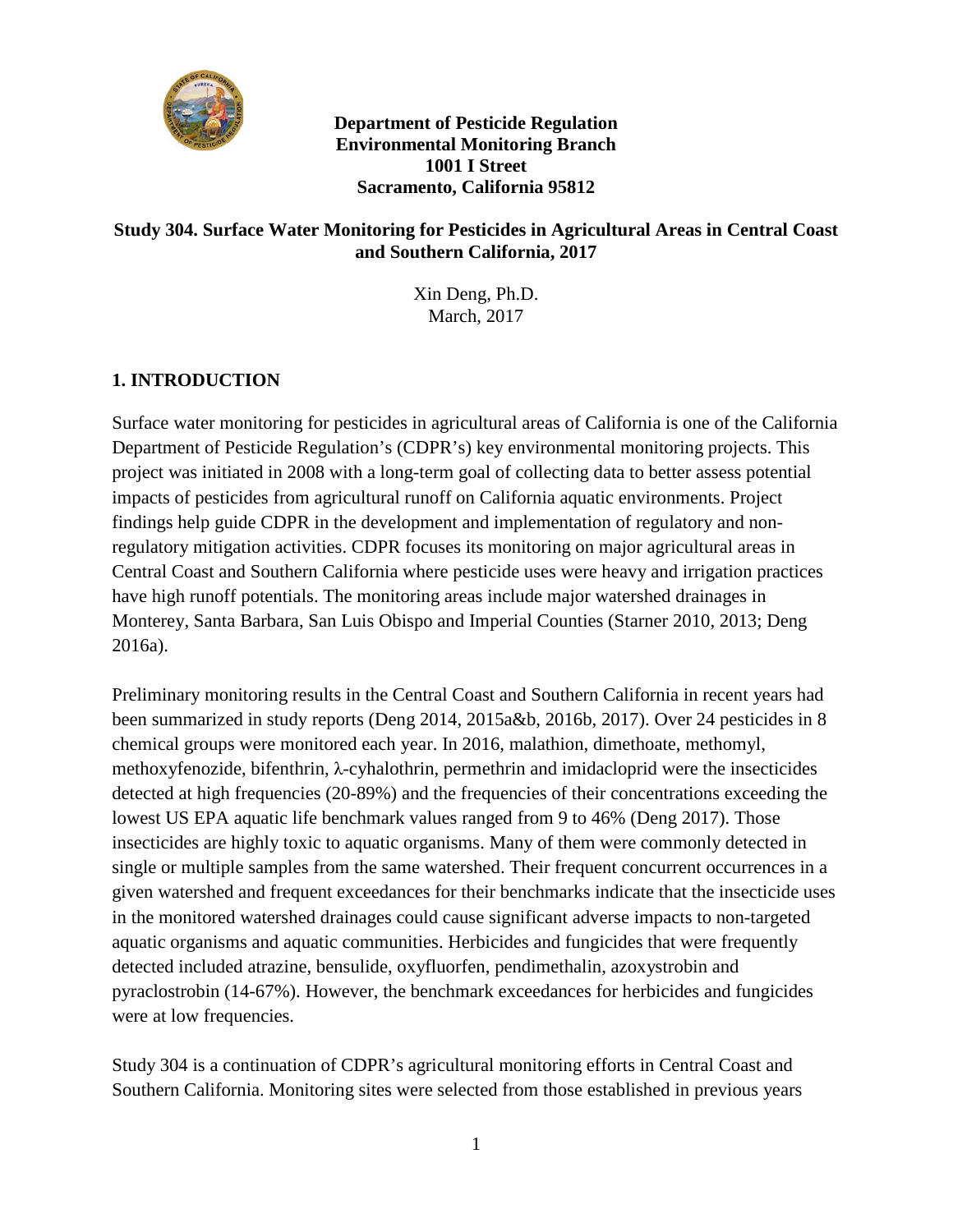with no changes from 2016 (Deng 2016a). Priority lists of pesticides recommended for monitoring in each watershed were identified using CDPR's Prioritization Model (Luo et al. 2013, 2014, 2015). The watershed-based prioritization approach was applied to help refine the pesticide priority list for monitoring in 2017.

# **2. OBJECTIVE**

The goal of the project is to assess short-term changes and long-term trends of pesticide contamination in agricultural runoff and the potential impacts of the runoff to aquatic environments. Results of the assessment will provide information to managers to make mitigation responses to potential environmental risks of pesticide contamination. Objectives of the project are as follows:

- 1) Prioritize pesticide monitoring candidates based on the current pesticide use report at watershed level;
- 2) Determine occurrences and measure chemical concentrations of high priority pesticides in runoff samples;
- 3) Analyze chemistry data to evaluate potential impacts on aquatic environments by comparing environmental concentrations with the US EPA aquatic life benchmarks;
- 4) Analyze spatial correlations between observed pesticide concentrations/detection frequencies and region-specific pesticide uses;
- 5) Assess multiple years of data to characterize patterns and trends in detection frequencies and benchmark exceedances.

# **3. PERSONNEL**

The study will be conducted by staff from the Environmental Monitoring Branch, Surface Water Protection Program, under the general direction of Kean S. Goh Ph.D., Environmental Program Manager I. Key personnel are listed below:

| Project Leader:                 | Xin Deng, Ph.D.                                                                          |
|---------------------------------|------------------------------------------------------------------------------------------|
| <b>Field Coordinator:</b>       | Kevin Kelley                                                                             |
| <b>Review Scientist:</b>        | Yuzhou Luo, Ph.D.                                                                        |
| Statistician:                   | Dan Wang, Ph.D.                                                                          |
| Laboratory Liaison: Sue Peoples |                                                                                          |
|                                 | Analytical Chemistry: Center for Analytical Chemistry, California Department of Food and |
|                                 | Agriculture (CDFA)                                                                       |

Questions concerning this monitoring project should be directed to Xin Deng, Senior Environmental Scientist, at (916) 445-2506 or by email at xdeng@cdpr.ca.gov.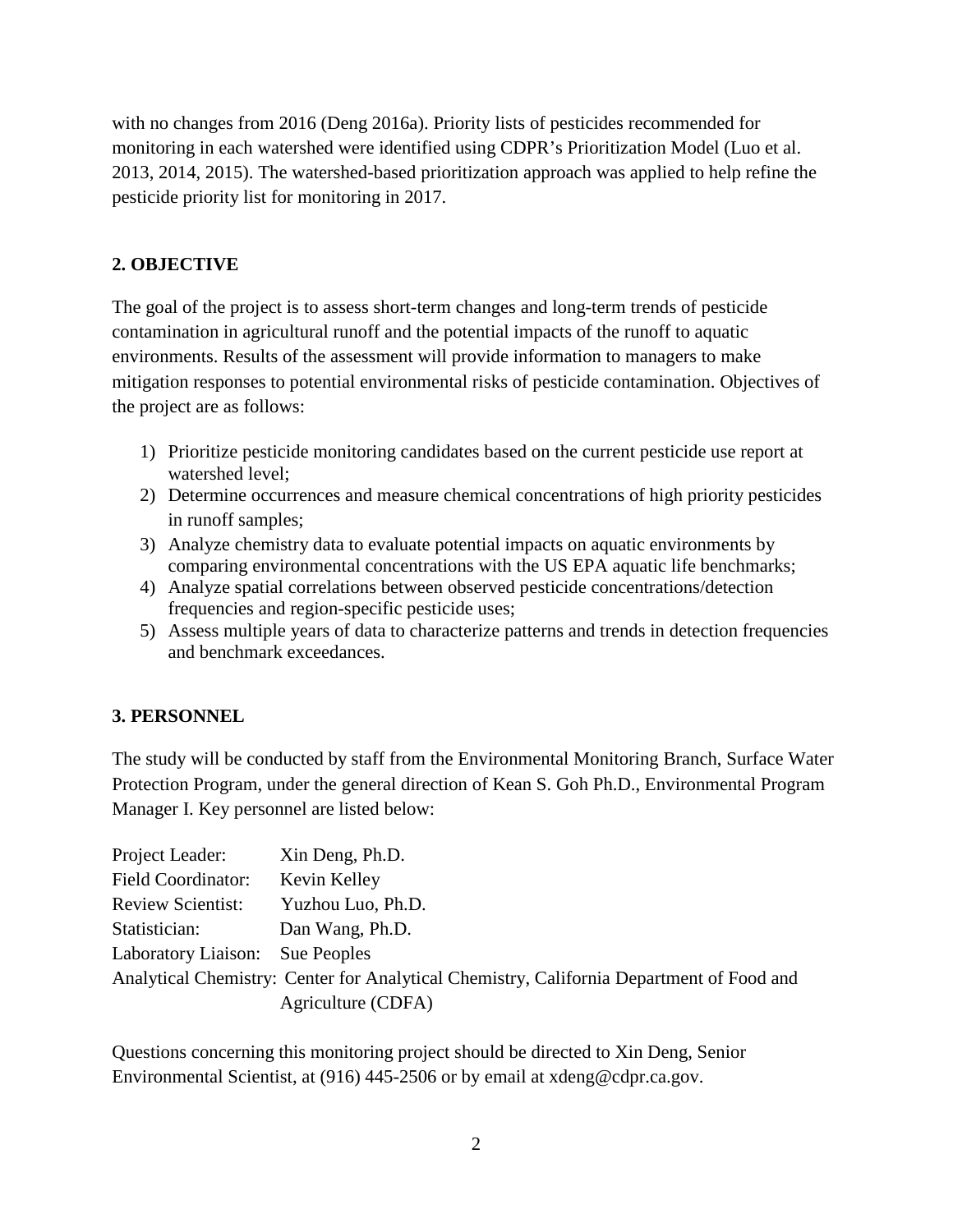# **4. SELECTION OF PESTICIDES FOR MONITORING**

The pesticides were prioritized following the procedures described in the Monitoring Prioritization Model (Luo et al. 2013, 2014, 2015). The watershed-based prioritization model uses 12-digit hydrologic units on the USGS Watershed Boundary Database (http://viewer.nationalmap.gov/viewer/nhd.html?p=nhd) to define the watershed boundary. It then aggregates the total use of each pesticide within the watershed and adjusts the total use by factoring in its dissipation as a function of travel time. The model was applied to generate ranked lists of pesticides for each watershed. Pesticides were then screened to produce final monitoring lists following the general criteria below:

- 1) Pesticides with final ranking scores  $\geq$  9 in a priority list for a watershed of interest will be monitored as pesticides with this ranking have higher uses (use scores  $\geq$  2) and toxicity (tox scores  $\geq 3$ , acute benchmark values  $\leq 100$  ppb), thus, have higher potential risks to aquatic communities.
- 2) Pesticides with final scores  $\leq 8$  and use scores  $\geq 2$  in a priority list will be considered for monitoring. The use criterion includes the top 30% pesticides with the highest use amounts among all the pesticides reported to PUR in 2012-2014 for a watershed of interest. Pesticides that are not in the priority lists or have use scores  $\lt 2$  may be reported when they will be concurrently analyzed with other prioritized pesticides in an analytical group.
- 3) Historical monitoring data, current use trends, availability of analytical methods and budget constrains are additional factors to help decide a final list for monitoring.

# 13-**STUDY PLAN**

# **5.1. Imperial County**

Ambient monitoring will be conducted in Imperial County twice a year in March and October. March and October will capture pesticide uses in winter and summer, respectively. Six sites that had been monitored within the watersheds of Alamo and New Rivers in 2016 were selected for monitoring in 2017 (Figure 1, Table 1).

The priority lists for monitoring in New River and Alamo River in March and October were generated using the average use data from January to March and from August to October in 2012-2014, respectively (Table 2 and 3). The chemical lists recommended by the model are similar to those in 2016. Paraquat dichloride that appeared on the priority list in the New River watershed in 2016 was not listed in 2017 due to its use reduction. Imidacloprid and bensulide will be included for monitoring despite their lower final scores on the priority list between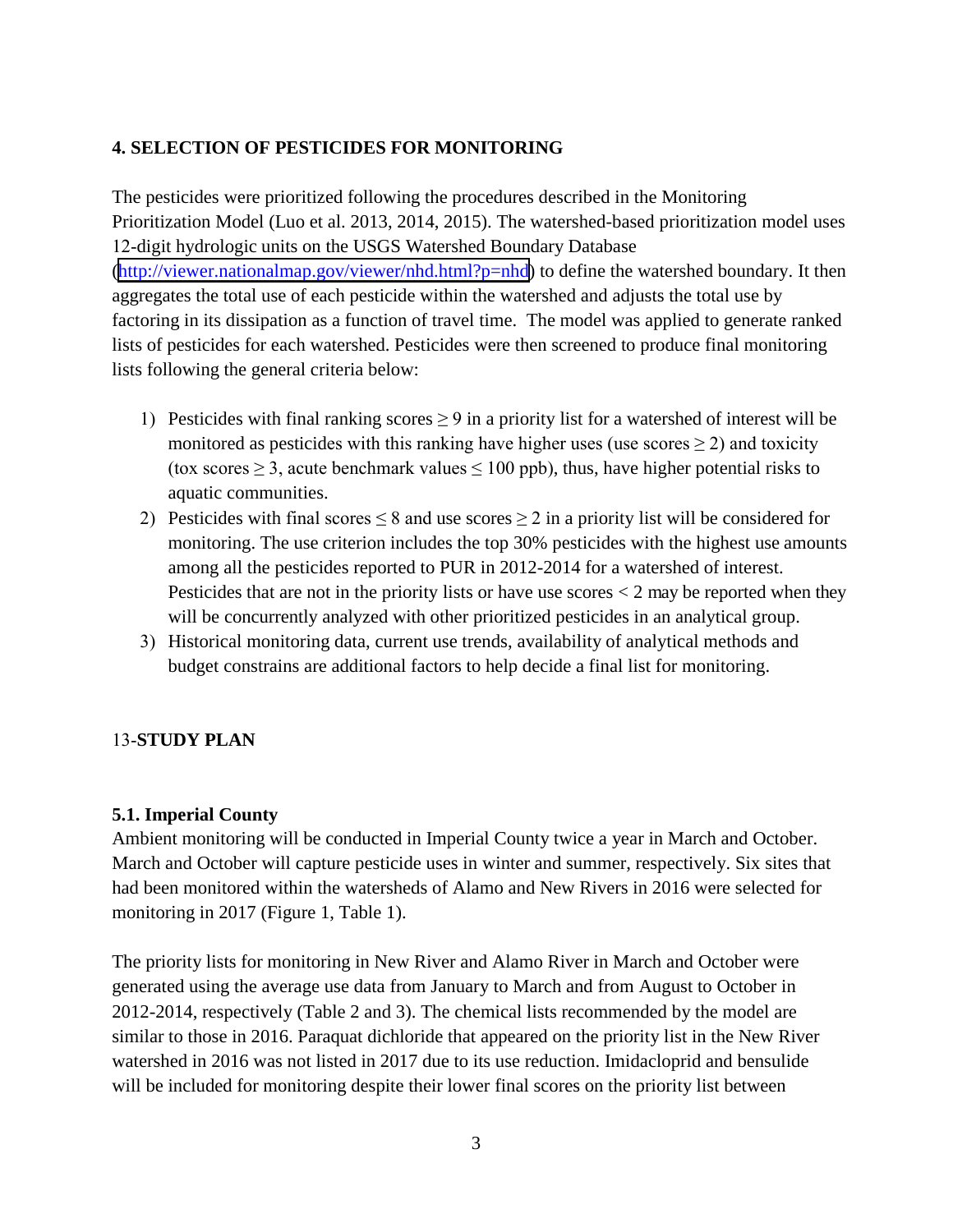January and March because the two active ingredients have been frequently detected statewide in previous years. Chlorantraniliprole with a final score of 8 will be monitored in October due to its increasing uses in recent years (CDPR 2016).

### **5.2. Monterey County**

Ambient monitoring will be conducted in Monterey County 6 times a year from April to September. Six sites that were monitored within the watersheds of Salinas River and Tembladero Slough in 2016 were selected for monitoring in 2017 (Figure 2, Table 1).

 changes of their use scores in recent years. Notably, the use amounts of chlorpyrifos and The priority lists for monitoring in each watershed were generated using the average pesticide use data from April to September in 2012-2014 (Table 4). The chemical lists recommended by the model are similar to those in 2016 with changes on rankings of a few chemicals due to diazinon had significantly reduced so did their ranking scores on the priority list. Nevertheless, the monitoring results indicated over 10% detections for chlorpyrifos and 0-11% detections for diazinon in the last three years. We will keep monitoring the two chemicals in 2017. Chlorantraniliprole and S-metolachlor with a final score of 8 will be monitored in the Salinas River watershed in 2017 due to their increasing uses in recent years. Paraquat dichloride herbicide and fenamidone fungicide are on the priority list in the Salinas River watershed but will not be monitored in 2017 due to either the low detection frequency statewide in previous years or unavailability of analytical methods (Table 4).

# **5.3. Santa Barbara and San Luis Obispo County**

Ambient monitoring will be conducted in Santa Barbara and San Luis Obispo Counties 3 times a year in May, July and September. Four monitoring sites that had been monitored within the watersheds of Orcutt Creek and Oso Flaco Creek in 2016 were selected for monitoring in 2017 (Figure 3). Detailed information for the locations of current and previous sites is listed in Table 1.

 on the priority list for the Oso Flaco Creek watershed (Table 5) but will not be monitored The priority lists for monitoring in each watershed were generated using the average use data from April to September in 2012-14 (Table 5). The chemicals recommended by the model for monitoring in the Orcutt Creek watershed are similar to those in 2016. Chlorpyrifos dropped out of the lists for both watersheds but will be kept on the monitoring list in 2017 as part of the multi-analyte screen. Bifenthrin, methomyl and cyprodinil that were not on the monitoring list in Orcutt Creek in 2016 appeared on the 2017 list and will be monitored. Fenhexamid fungicide is because the analytical method is not currently available.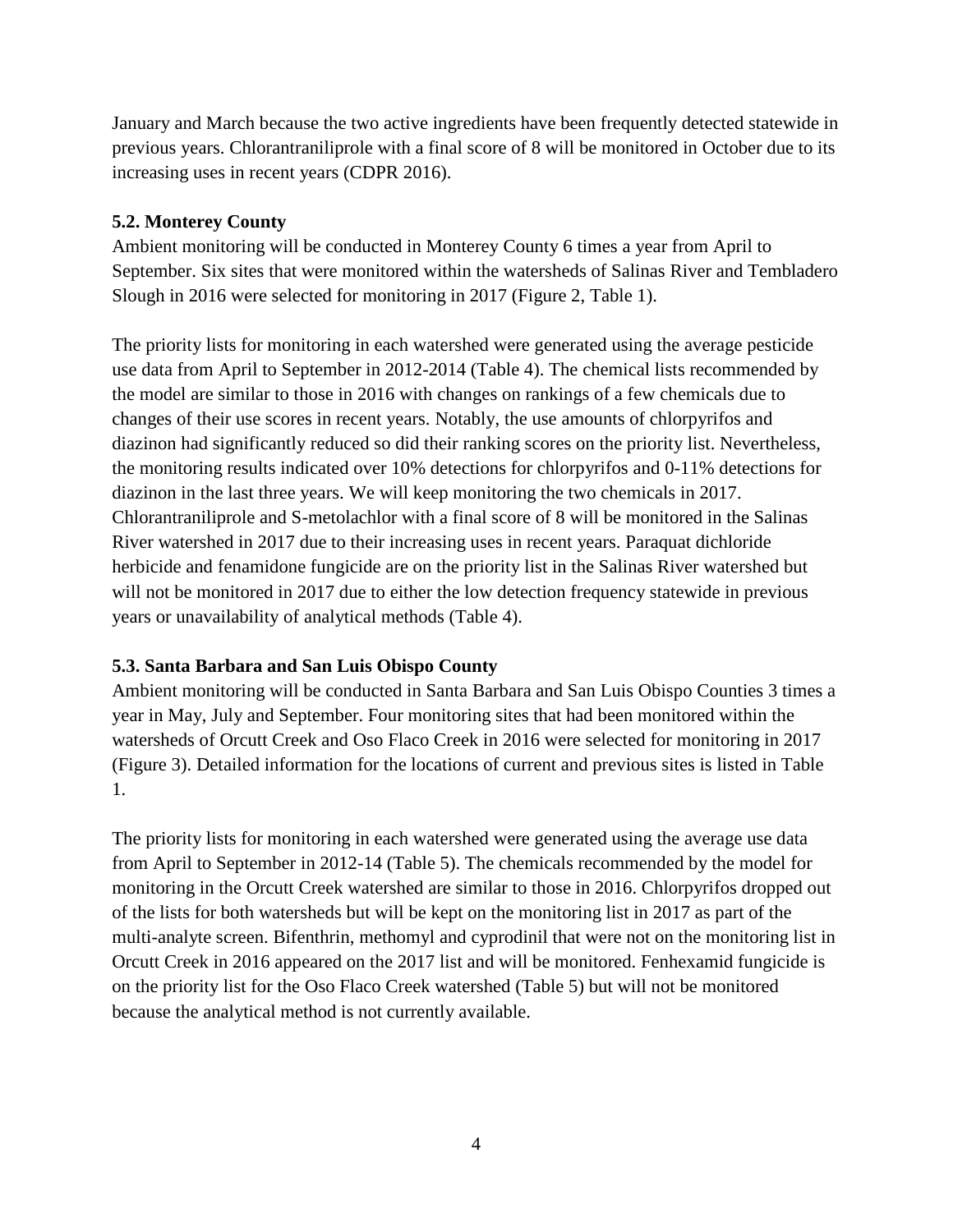### **6. SAMPLING METHOD**

#### **6.1. Water Sampling and Sample Transport**

Water samples will be collected as grab samples directly into 1-liter amber glass bottles sealed with Teflon-lined lids. Samples will be transported and stored on wet ice or refrigerated at  $4^{\circ}C$ until analyzed. CDPR staff will transport samples following the procedures outlined in CDPR SOP QAQC004.01 (Jones, 1999). A chain-of-custody record will be completed and accompany each sample.

#### **6.2. Field Measurements**

Dissolved oxygen, pH, specific conductivity, turbidity and water temperature will be measured *in situ* during each sampling event with an YSI EXO1 multi-parameter water quality Sonde (Doo and He 2008).

#### **7. LABORATORY ANALYSES**

#### **7.1. Chemical Analysis**

Chemical analyses will be performed by the Center for Analytical Chemistry, California Department of Food and Agriculture, Sacramento, CA. A total of 30 pesticides will be analyzed in water samples collected from 3 counties in 2017. Pesticides selected for each county for the monthly sampling event are listed in Table 6. Many of the pesticides in the screening groups will be selected from a single liquid chromatograph multi-analyte screen (LC-screen). Method detection limits and reporting limits for each chemical are presented in Table 7. Quality control will be conducted in accordance with the Standard Operating Procedure QAQC001.00 (Segawa 1995). Laboratory QA/QC will follow CDPR guidelines and will consist of laboratory blanks, matrix spikes, matrix spike duplicates, surrogate spikes, and blind spikes (Segawa 1995). Laboratory blanks and matrix spikes will be included in each extraction set.

#### **7.2. Organic Carbon and Suspended Solid Analysis**

Total organic carbon (TOC) and dissolved organic carbon (DOC) in water samples will be analyzed by CDPR staff using a TOC-V CSH/CNS analyzer (Shimadzu Corporation, Kyoto, Japan) (Ensminger 2013a). Water samples will also be analyzed for suspended sediment (Ensminger 2013b). Lab blanks and calibration standards will be run before every sample set to ensure the quality of the data.

#### **7.3. Toxicity Analysis**

Toxicity analyses will be conducted for water samples collected from a subset of sampling sites by the Aquatic Health Program or the Granite Bay Marine Pollution Laboratory at the University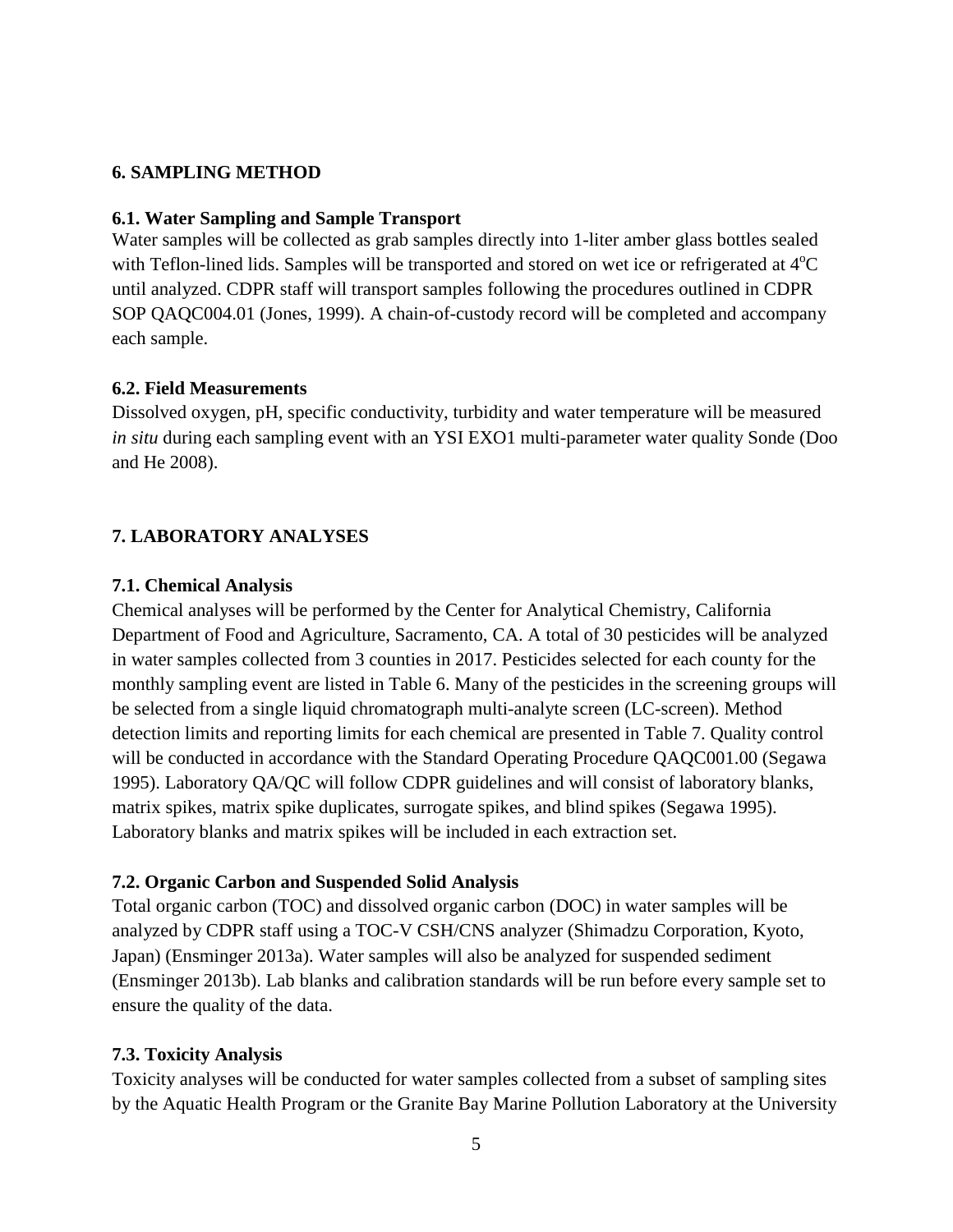of California, Davis. Grab water samples will be tested for mortality using *Hyalella azteca, Chironomus dilutus or Ceriodaphnia dubia* as surrogate species.

# **8. DATA ANALYSIS**

All data generated by this project will be entered in a Microsoft Office Access database that holds field information, field measurements, and laboratory analytical data. All ambient monitoring analytical data will also be uploaded into the CDPR Surface Water Database (SURF) ([http://cdpr.ca.gov/docs/emon/surfwtr/surfdata.htm\)](http://cdpr.ca.gov/docs/emon/surfwtr/surfdata.htm).

Resulting data will be analyzed and reported as appropriate, potentially including the following: Comparison of pesticide concentrations to aquatic toxicity benchmarks, water quality limits and other toxicity data (CCVRWQCB 2012, US EPA 2015); spatial analysis of data in order to identify correlations between observed pesticide concentrations and region-specific pesticide uses and geographical features; assessment of multiple years of data to characterize patterns and trends in detection frequencies; assessment of results to determine potential additional monitoring in regions with similar pesticide use patterns.

# **9. TIMETABLE**

| Field Sampling:           | March $2017$ — October 2017 |
|---------------------------|-----------------------------|
| <b>Chemical Analysis:</b> | March 2017 — December 2017  |
| Draft Report:             | March 2017                  |
| Data Entry into SURF:     | April 2017                  |

# **10. SAMPLING EVENTS AND BUDGET**

The monthly sampling schedule for each county and the estimated total cost for chemical analyses were provided in Table 8.

# **11. REFERENCES**

CCVRWQCB (California Central Valley Regional Water Quality Control Board) 2012. Criteria reports.

http://www.swrcb.ca.gov/rwqcb5/water\_issues/tmdl/central\_valley\_projects/central\_valley\_pes [ticides/criteria\\_method/index.shtml](http://www.swrcb.ca.gov/rwqcb5/water_issues/tmdl/central_valley_projects/central_valley_pesticides/criteria_method/index.shtml) 

CDPR (California Department of Pesticide Regulation) 2016. California Department of Pesticide Regulation's Pesticide Information Portal, Pesticide Use Report (PUR) data. <http://calpip.cdpr.ca.gov/>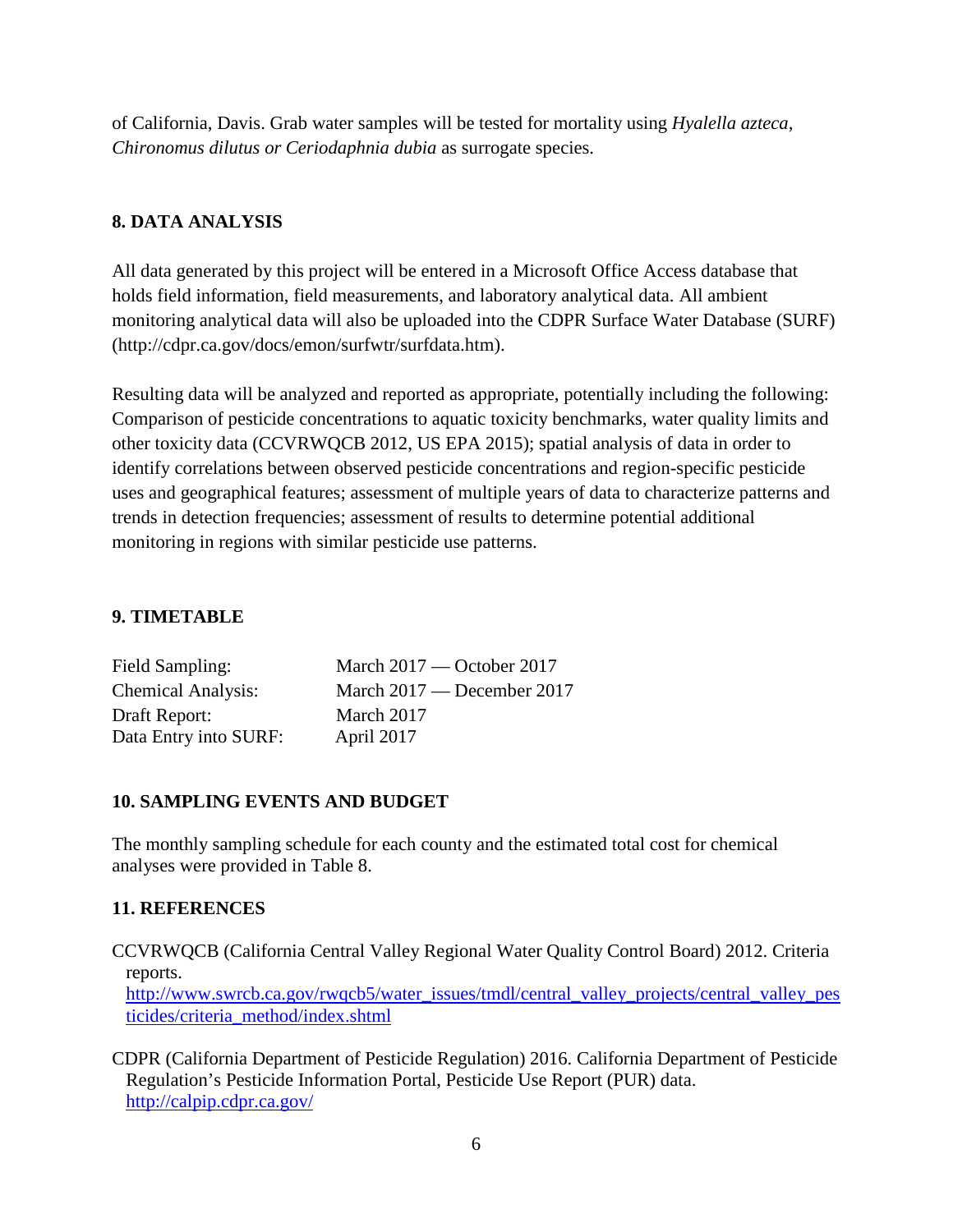- Deng, X. 2014. Ambient Monitoring Report: Surface Water Monitoring for Pesticides in Agricultural Areas of California, 2013. <http://www.cdpr.ca.gov/docs/emon/pubs/ehapreps/report282.pdf>
- Deng, X. 2015a. Ambient Monitoring Report: Surface Water Monitoring for Pesticides in Agricultural Areas of California, 2011-2012. [http://www.cdpr.ca.gov/docs/emon/pubs/ehapreps/report\\_271-278.pdf](http://www.cdpr.ca.gov/docs/emon/pubs/ehapreps/report_271-278.pdf)
- Deng, X. 2015b. Ambient Monitoring Report: Surface Water Monitoring for Pesticides in Agricultural Areas of California, 2014. [http://www.cdpr.ca.gov/docs/emon/pubs/ehapreps/report\\_290\\_deng.pdf](http://www.cdpr.ca.gov/docs/emon/pubs/ehapreps/report_290_deng.pdf)
- Deng, X. 2016a. Study 304. Surface Water Monitoring for Pesticides in Agricultural Areas of California, 2016. [http://www.cdpr.ca.gov/docs/emon/pubs/protocol/study304\\_deng\\_2016.pdf](http://www.cdpr.ca.gov/docs/emon/pubs/protocol/study304_deng_2016.pdf)
- Deng, X. 2016b. Ambient Monitoring Report: Surface Water Monitoring for Pesticides in Agricultural Areas of California, 2015. [http://www.cdpr.ca.gov/docs/emon/pubs/ehapreps/report\\_297\\_deng.pdf](http://www.cdpr.ca.gov/docs/emon/pubs/ehapreps/report_297_deng.pdf)
- Deng, X. 2017. Ambient Monitoring Report: Surface Water Monitoring for Pesticides in Agricultural Areas of California, 2016. [http://www.cdpr.ca.gov/docs/emon/pubs/ehapref/deng\\_report\\_304.pdf](http://www.cdpr.ca.gov/docs/emon/pubs/ehapref/deng_report_304.pdf)
- Doo, S. and L-M. He. 2008. Calibration, Field Measurement, Cleaning, and Storage of the YSI 6920 V2-2 Multiparamenter Sonde. <http://www.cdpr.ca.gov/docs/emon/pubs/sops/eqwa010.pdf>
- Ensminger, M. 2013a. Water TOC analysis using the Shimadzu TOC-VCSN and ASI-V autosampler. Available at: <http://cdpr.ca.gov/docs/emon/pubs/sops/meth01100.pdf>
- Ensminger, M. 2013b. Analysis of whole sample suspended sediments in water. Available at: <http://cdpr.ca.gov/docs/emon/pubs/sops/meth010.01.pdf>
- Jones, D. 1999. California Department of Pesticide Regulation SOP QAQC004.01: Transporting, packaging, and shipping samples from the field to the warehouse or laboratory. <http://www.cdpr.ca.gov/docs/emon/pubs/sops/qaqc0401.pdf>
- Luo, Y., X. Deng, R. Budd, K. Starner and M. Ensminger. 2013. Methodology for Prioritizing Pesticides for Surface Water Monitoring in Agricultural and Urban Areas. May 2013. [http://www.cdpr.ca.gov/docs/emon/pubs/ehapreps/analysis\\_memos/prioritization\\_report.pdf](http://www.cdpr.ca.gov/docs/emon/pubs/ehapreps/analysis_memos/prioritization_report.pdf)
- Luo, Y., M. Ensminger, R. Budd, X. Deng and A. DaSilva . 2013. Methodology for Prioritizing Pesticides for Surface Water Monitoring in Agricultural and Urban Areas II: Refined Priority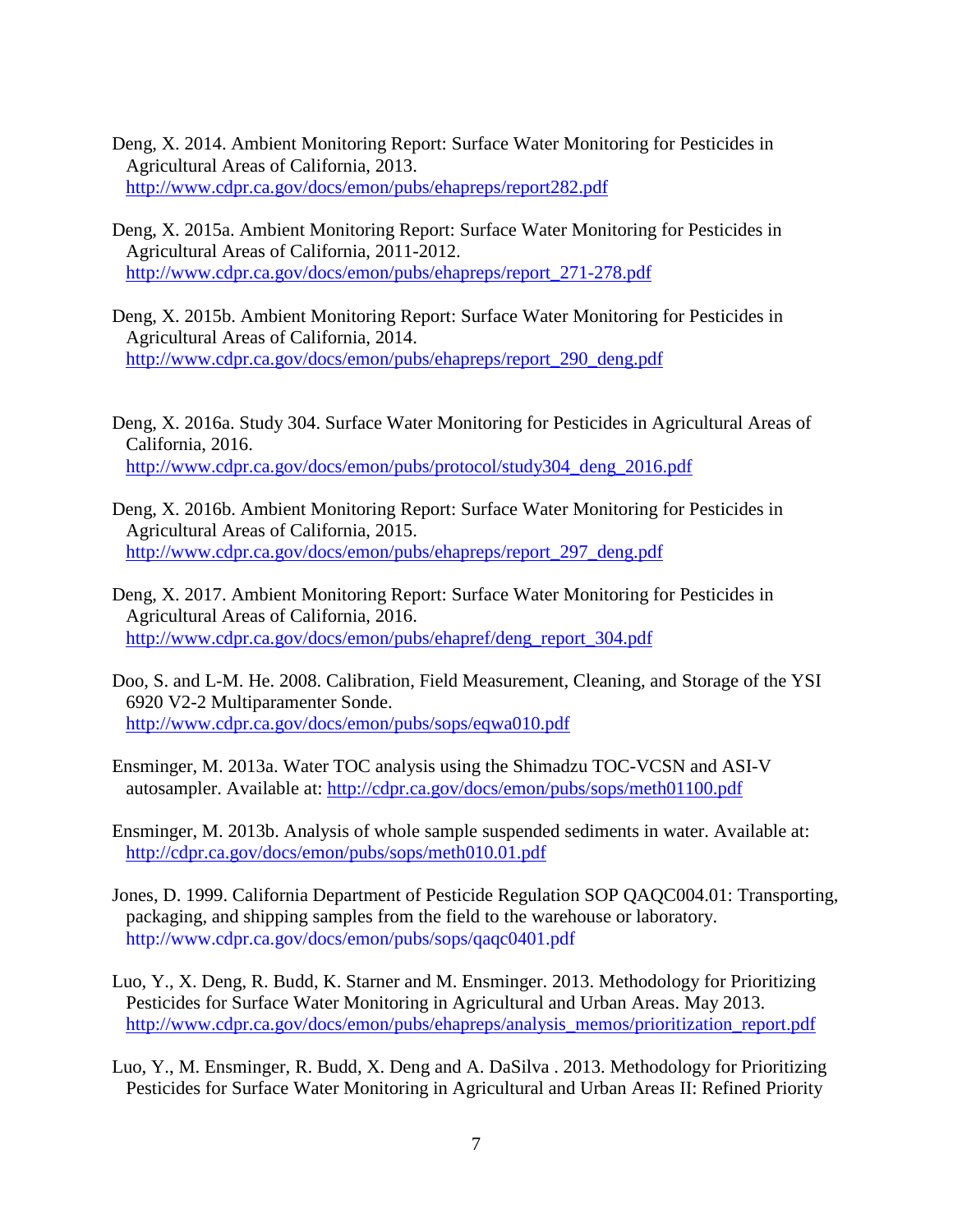List. July 2014.

[http://www.cdpr.ca.gov/docs/emon/pubs/ehapreps/analysis\\_memos/prioritization\\_report\\_2.pdf](http://www.cdpr.ca.gov/docs/emon/pubs/ehapreps/analysis_memos/prioritization_report_2.pdf) 

Luo, Y and X. Deng. 2015. Methodology for prioritizing Pesticides for Surface Water Monitoring in Agricultural and Urban Areas III: Watershed-Based Prioritization. February 2015.

[http://www.cdpr.ca.gov/docs/emon/pubs/ehapreps/analysis\\_memos/luo\\_prioritization\\_3.pdf](http://www.cdpr.ca.gov/docs/emon/pubs/ehapreps/analysis_memos/luo_prioritization_3.pdf)

- Segawa, R. 1995. Chemistry Laboratory Quality Control. Environmental Hazards Assessment Program. QAQC001.00. Department of Pesticide Regulation, Sacramento, CA. <http://www.cdpr.ca.gov/docs/emon/pubs/sops/qaqc001.pdf>
- Starner, K. 2008. Review of the Environmental Protection Agency Aquatic Life Benchmarks, with Monitoring Recommendations. CDPR Technical Memorandum. <http://www.cdpr.ca.gov/docs/emon/pubs/analysmemos.htm?filter=surfwater>
- Starner, K. 2010. Long-term Pesticide Monitoring in High-Use Agricultural Areas. <http://www.cdpr.ca.gov/docs/emon/pubs/protocol/study262protocol.pdf>
- Starner, K. 2013. Study 282. Surface Water Monitoring for Pesticides in Agricultural Areas of California, 2013.<http://www.cdpr.ca.gov/docs/emon/pubs/protocol/study282protocol.pdf>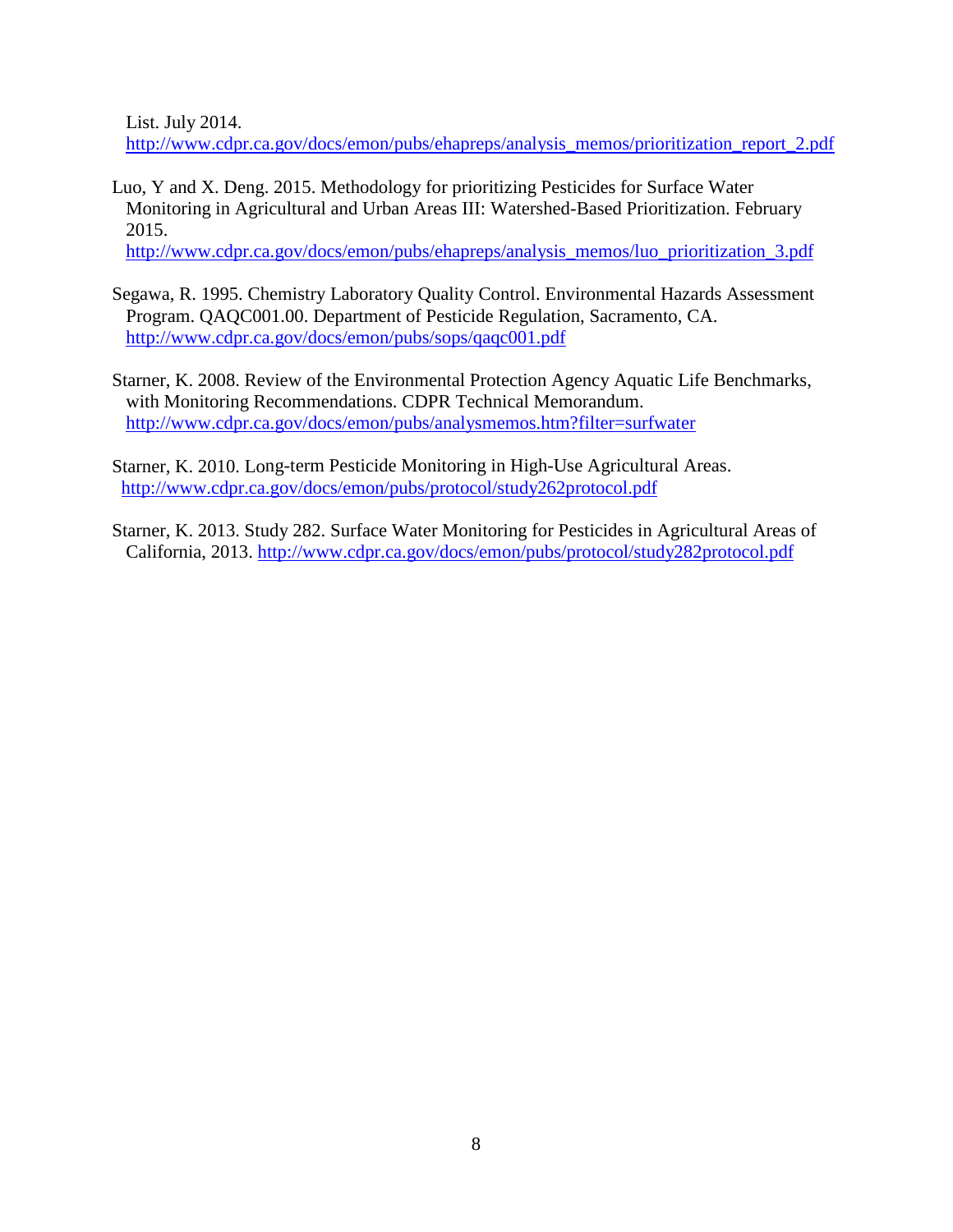| <b>Site ID</b> | <b>Site Location</b>                                                       | <b>County</b>      | Watershed                 | Latitude | Longitude    | <b>Site Type</b> |
|----------------|----------------------------------------------------------------------------|--------------------|---------------------------|----------|--------------|------------------|
| Imp_NewRiv27   | New River at HWY S27/Keystone Road                                         |                    |                           | 32.9136  | $-115.60646$ | Main Stream      |
| Imp_Lack       | New River at Lack Road                                                     |                    | New River                 | 33.0999  | $-155.64876$ | Main Stream      |
| Imp_Rice3      | Rice Drain III at Weinert Road                                             |                    |                           | 32.8691  | $-115.651$   | Ag Drain         |
| Imp_Rutherford | Alamo River at Rutherford Rd (upstream of<br>Imperial State Wildlife Area) | Imperial           |                           | 33.0447  | $-115.48829$ | Main Stream      |
| Imp_Garst      | Alamo River at Garst Road                                                  |                    | Alamo River               | 33.199   | $-115.59696$ | Main stream      |
| Imp_Holtville  | Holtville Main Drain at HWY115                                             |                    |                           | 32.9309  | $-115.40611$ | Ag Drain         |
| Sal_Quail      | Quail Creek at HWY 101, btwn Spence and<br><b>Potter Roads</b>             |                    |                           | 36.6092  | $-121.56269$ | Tributary        |
| Sal_Chualar    | Chualar Creek at Chualar River Rd., ca. 1.2<br>mi. from HWY 101            |                    | <b>Salinas River</b>      | 36.5584  | $-121.52964$ | Tributary        |
| Sal_Davis      | Salinas River at Davis Road                                                | Monterey           |                           | 36.647   | $-121.70219$ | Main Stream      |
| Sal_Hartnell   | Alisal Creek at Hartnell Rd                                                |                    |                           | 36.6435  | $-121.57836$ | Tributary        |
| Sal_SanJon     | Rec Ditch at San Jon Road                                                  |                    | Tembladero<br>Slough      | 36.7049  | $-121.70506$ | Tributary        |
| Sal_Haro       | Tembladero Slough at Haro Street                                           |                    |                           | 36.7596  | $-121.75433$ | Main Stream      |
| SM_OFC         | Oso Flaco Creek @ OFL Road                                                 | San Luis<br>Obispo | Oso Flaco<br>Creek        | 35.0164  | $-120.58755$ | Tributary        |
| SM_Solomon     | Solomon Creek @ HWY 1                                                      |                    | <b>Orcutt Creek</b>       | 34.9414  | $-120.5742$  | Main Stream      |
| SM_Orcutt      | Orcutt Creek @ Main Street                                                 | Santa<br>Barbara   |                           | 34.9576  | $-120.63244$ | Main Stream      |
| SM_Bradley     | Bradley Channel @ River Oaks                                               |                    | <b>Bradley</b><br>Channel | 34.9742  | $-120.4245$  | Ag drain         |

Table 1. Sampling Site Information for Study 304 in 2017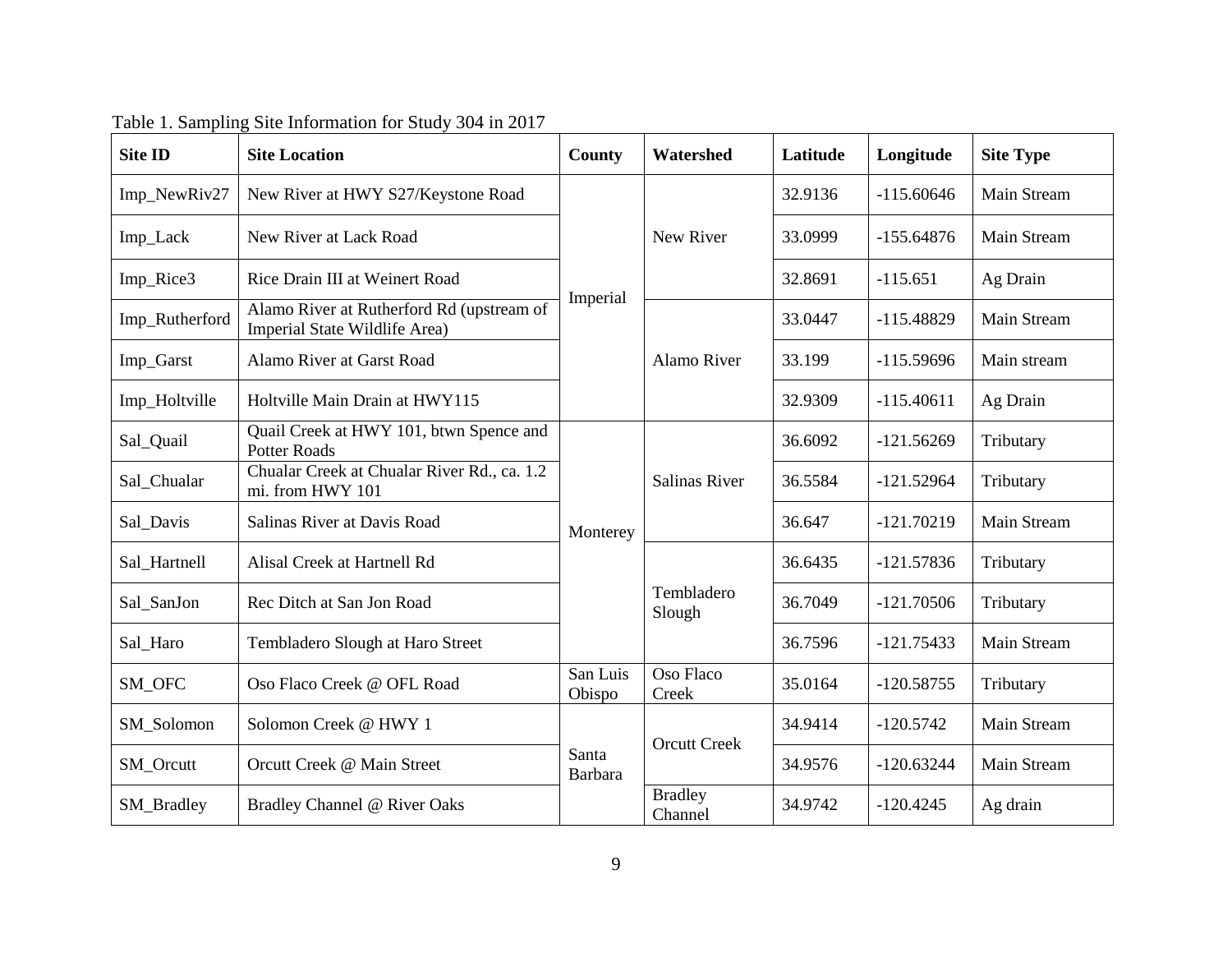Table 2. Pesticide Prioritization for Surface Water Monitoring in Alamo River and New River in Imperial County. Ranking of Pesticides Based on Average Use Data from January to March in 2012-2014

| Alamo River, Drainage Area = 1264 km <sup>2</sup> |                         |                  |                    |                             |  |  |  |  |
|---------------------------------------------------|-------------------------|------------------|--------------------|-----------------------------|--|--|--|--|
| <b>Chemical</b>                                   | <b>Use score</b>        | <b>Tox score</b> | <b>Final score</b> | <b>Monitoring inclusion</b> |  |  |  |  |
| Chlorpyrifos                                      | 5                       | 6                | 30                 | Yes                         |  |  |  |  |
| Atrazine                                          | $\overline{3}$          | 8                | $\overline{24}$    | Yes                         |  |  |  |  |
| Pendimethalin                                     | $\overline{5}$          | $\overline{4}$   | 20                 | Yes                         |  |  |  |  |
| Trifluralin                                       | 5                       | $\overline{4}$   | 20                 | Yes                         |  |  |  |  |
| Malathion                                         | $\overline{4}$          | $\overline{5}$   | 20                 | Yes                         |  |  |  |  |
| Permethrin                                        | $\overline{3}$          | 6                | 18                 | Yes                         |  |  |  |  |
| $\lambda$ -cyhalothrin                            | $\overline{2}$          | $\overline{7}$   | 14                 | Yes                         |  |  |  |  |
| Dimethoate                                        | $\overline{4}$          | 3                | 12                 | Yes                         |  |  |  |  |
| Methomyl                                          | $\overline{3}$          | $\overline{4}$   | $\overline{12}$    | Yes                         |  |  |  |  |
| Cypermethrin                                      | $\overline{2}$          | $\overline{5}$   | 10                 | Yes                         |  |  |  |  |
| Oxyfluorfen                                       | $\overline{2}$          | 5                | 10                 | Yes                         |  |  |  |  |
| Bensulide                                         | $\overline{4}$          | $\overline{2}$   | $8\,$              | Yes                         |  |  |  |  |
| Imidacloprid                                      | $\overline{2}$          | $\overline{3}$   | 6                  | Yes                         |  |  |  |  |
| Indoxacarb                                        | $\overline{2}$          | $\overline{3}$   | $\overline{6}$     | Yes                         |  |  |  |  |
| New River, Drainage Area = $1729 \text{ km}^2$    |                         |                  |                    |                             |  |  |  |  |
|                                                   |                         |                  |                    |                             |  |  |  |  |
| <b>Chemical</b>                                   | Use score               | <b>Tox score</b> | <b>Final score</b> | <b>Monitoring inclusion</b> |  |  |  |  |
| Chlorpyrifos                                      | $\overline{\mathbf{4}}$ | 6                | 24                 | Yes                         |  |  |  |  |
| Atrazine                                          | 3                       | $8\,$            | 24                 | Yes                         |  |  |  |  |
| Pendimethalin                                     | 5                       | $\overline{4}$   | 20                 | Yes                         |  |  |  |  |
| Trifluralin                                       | 5                       | $\overline{4}$   | 20                 | Yes                         |  |  |  |  |
| Malathion                                         | $\overline{4}$          | 5                | 20                 | Yes                         |  |  |  |  |
| Permethrin                                        | $\overline{3}$          | 6                | 18                 | Yes                         |  |  |  |  |
| $\lambda$ -cyhalothrin                            | $\overline{2}$          | $\overline{7}$   | 14                 | Yes                         |  |  |  |  |
| Dimethoate                                        | $\overline{4}$          | 3                | 12                 | Yes                         |  |  |  |  |
| Methomyl                                          | 3                       | $\overline{4}$   | 12                 | Yes                         |  |  |  |  |
| Cyfluthrin                                        | $\overline{2}$          | 6                | 12                 | Yes                         |  |  |  |  |
| Cypermethrin                                      | $\overline{2}$          | 5                | 10                 | Yes                         |  |  |  |  |
| Oxyfluorfen                                       | $\overline{2}$          | 5                | 10                 | Yes                         |  |  |  |  |
| Bensulide                                         | $\overline{3}$          | $\overline{2}$   | 6                  | Yes                         |  |  |  |  |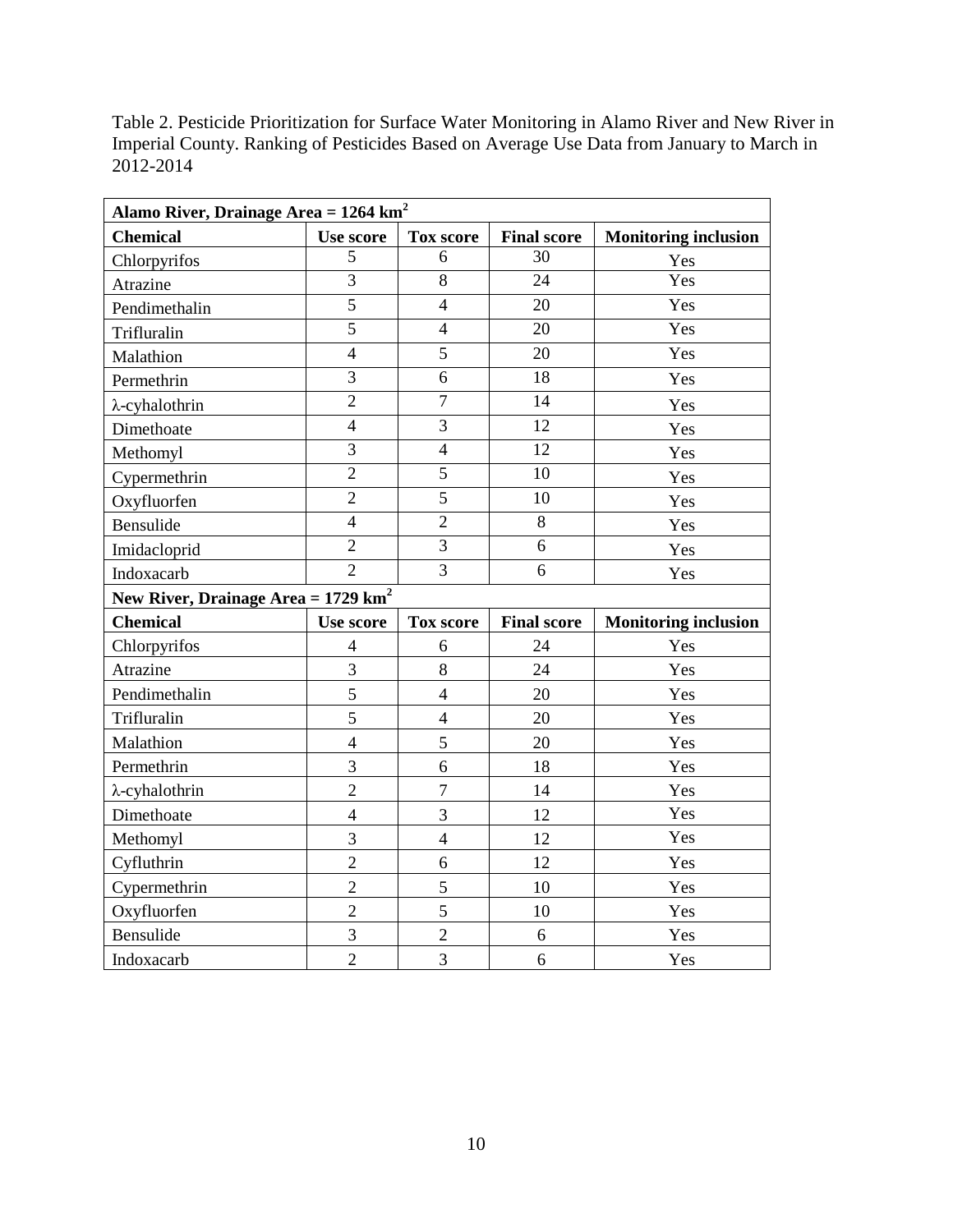| Table 3. Pesticide Prioritization for Surface Water Monitoring Alamo River and New River in |
|---------------------------------------------------------------------------------------------|
| Imperial County. Ranking of Pesticides Based on Average Use Data from August to October in  |
| 2012-2014                                                                                   |

| Alamo River, Drainage Area = $1264 \text{ km}^2$ |                  |                  |                    |                             |  |  |  |  |  |
|--------------------------------------------------|------------------|------------------|--------------------|-----------------------------|--|--|--|--|--|
| <b>Pesticide</b>                                 | <b>Use score</b> | <b>Tox score</b> | <b>Final score</b> | <b>Monitoring inclusion</b> |  |  |  |  |  |
| Chlorpyrifos                                     | $\overline{4}$   | 6                | 24                 | Yes                         |  |  |  |  |  |
| Atrazine                                         | $\overline{2}$   | 8                | 16                 | Yes                         |  |  |  |  |  |
| Pendimethalin                                    | 3                | $\overline{4}$   | 12                 | Yes                         |  |  |  |  |  |
| Trifluralin                                      | $\overline{3}$   | $\overline{4}$   | 12                 | Yes                         |  |  |  |  |  |
| Permethrin                                       | $\overline{2}$   | 6                | 12                 | Yes                         |  |  |  |  |  |
| Esfenvalerate                                    | $\overline{2}$   | 6                | 12                 | Yes                         |  |  |  |  |  |
| Bensulide                                        | 5                | $\overline{2}$   | 10                 | Yes                         |  |  |  |  |  |
| Cypermethrin                                     | $\overline{2}$   | 5                | 10                 | Yes                         |  |  |  |  |  |
| Malathion                                        | $\overline{2}$   | 5                | 10                 | Yes                         |  |  |  |  |  |
| Oxyfluorfen                                      | $\overline{2}$   | 5                | 10                 | Yes                         |  |  |  |  |  |
| Imidacloprid                                     | $\overline{3}$   | $\overline{3}$   | 9                  | Yes                         |  |  |  |  |  |
| Methoxyfenozide                                  | 3                | 3                | 9                  | Yes                         |  |  |  |  |  |
| Methomyl                                         | $\overline{2}$   | $\overline{4}$   | 8                  | Yes                         |  |  |  |  |  |
| Chlorantraniliprole                              | $\overline{2}$   | $\overline{4}$   | 8                  | Yes                         |  |  |  |  |  |
| New River, Drainage Area = $1729 \text{ km}^2$   |                  |                  |                    |                             |  |  |  |  |  |
| <b>Pesticide</b>                                 | <b>Use score</b> | <b>Tox score</b> | <b>Final score</b> | <b>Monitoring inclusion</b> |  |  |  |  |  |
| Chlorpyrifos                                     | $\overline{4}$   | 6                | 24                 | Yes                         |  |  |  |  |  |
| Pendimethalin                                    | 3                | $\overline{4}$   | 12                 | Yes                         |  |  |  |  |  |
| Trifluralin                                      | $\overline{3}$   | $\overline{4}$   | 12                 | Yes                         |  |  |  |  |  |
| Permethrin                                       | $\overline{2}$   | 6                | 12                 | Yes                         |  |  |  |  |  |
| Bensulide                                        | 5                | $\overline{c}$   | 10                 | Yes                         |  |  |  |  |  |
| Malathion                                        | $\overline{2}$   | 5                | 10                 | Yes                         |  |  |  |  |  |
| Paraquat dichloride                              | $\overline{2}$   | 5                | 10                 | $\mathrm{No}^1$             |  |  |  |  |  |
| Cypermethrin                                     | $\overline{2}$   | 5                | 10                 | Yes                         |  |  |  |  |  |
| Imidacloprid                                     | 3                | $\overline{3}$   | 9                  | Yes                         |  |  |  |  |  |
| Methomyl                                         | $\overline{2}$   | $\overline{4}$   | 8                  | Yes                         |  |  |  |  |  |
| Chlorantraniliprole                              | $\overline{2}$   | $\overline{4}$   | 8                  | Yes                         |  |  |  |  |  |

Notes for exclusion:

 1) Low detection frequencies statewide (less than 1 % detection in 1828 samples; SURF database, 2016) from monitoring results in previous years.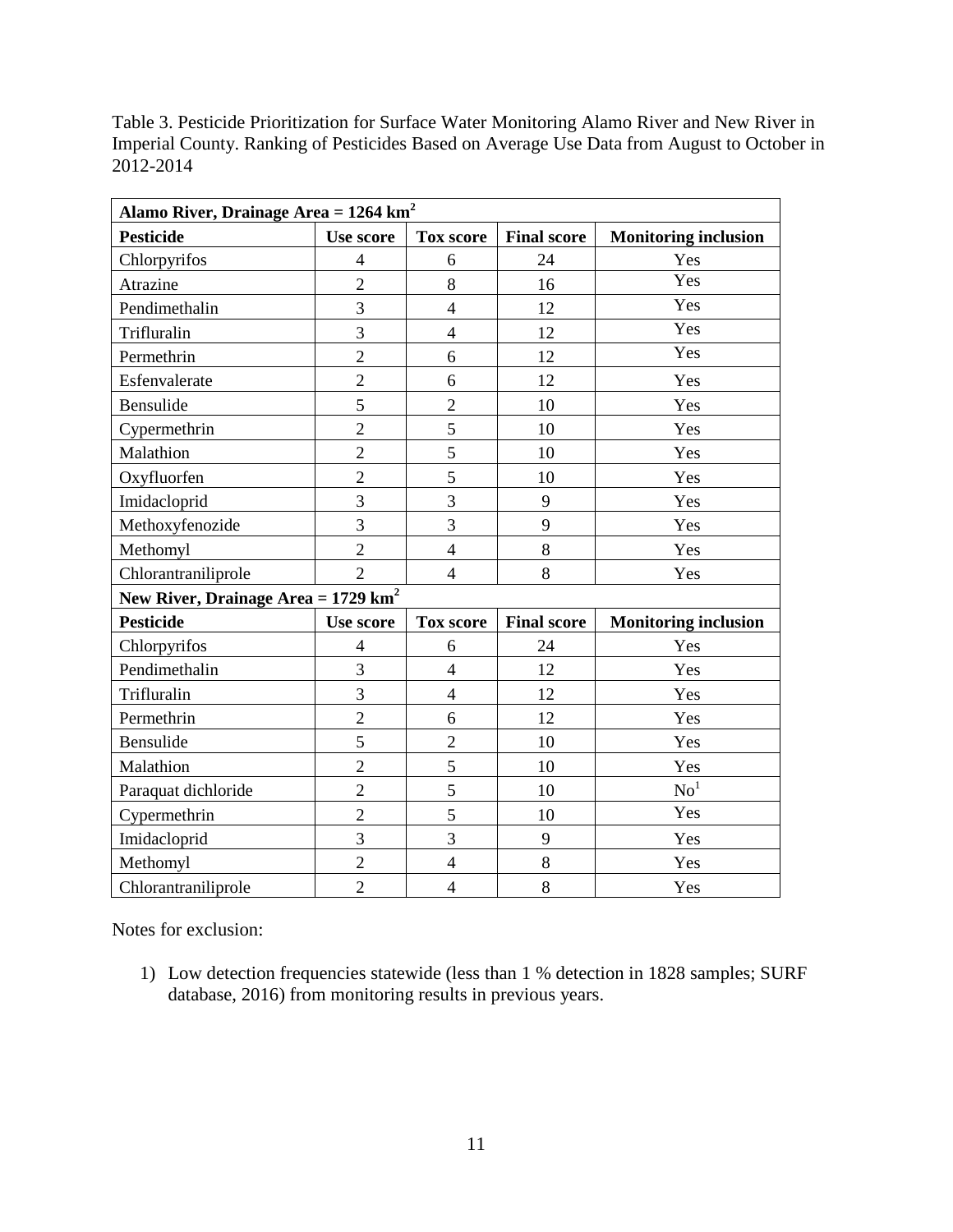Table 4. Pesticide Prioritization for Surface Water Monitoring in Salinas River and Tembladero Slough in Monterey County. Ranking of Pesticides Based on Average Use Data from April to September in 2012-2014

| Salinas River, Drainage Area = $11082 \text{ km}^2$    |                          |                  |                    |                   |  |  |  |  |
|--------------------------------------------------------|--------------------------|------------------|--------------------|-------------------|--|--|--|--|
|                                                        |                          |                  |                    | <b>Monitoring</b> |  |  |  |  |
| <b>Pesticide</b>                                       | <b>Use score</b>         | <b>Tox score</b> | <b>Final score</b> | inclusion         |  |  |  |  |
| Permethrin                                             | 3                        | 6                | 18                 | Yes               |  |  |  |  |
| Methomyl                                               | $\overline{\mathcal{L}}$ | $\overline{4}$   | 16                 | Yes               |  |  |  |  |
| Malathion                                              | 3                        | 5                | 15                 | Yes               |  |  |  |  |
| Paraquat dichloride                                    | 3                        | 5                | 15                 | $\mathrm{No}^1$   |  |  |  |  |
| $\lambda$ -cyhalothrin                                 | $\overline{2}$           | $\tau$           | 14                 | Yes               |  |  |  |  |
| Chlorpyrifos                                           | $\overline{2}$           | 6                | 12                 | Yes               |  |  |  |  |
| Bensulide                                              | 5                        | $\overline{2}$   | 10                 | Yes               |  |  |  |  |
| Oxyfluorfen                                            | $\overline{c}$           | 5                | 10                 | Yes               |  |  |  |  |
| Imidacloprid                                           | $\overline{3}$           | $\overline{3}$   | 9                  | Yes               |  |  |  |  |
| Cyprodinil                                             | $\overline{3}$           | $\overline{3}$   | 9                  | Yes               |  |  |  |  |
| Fenamidone                                             | $\overline{3}$           | $\overline{3}$   | 9                  | No <sup>2</sup>   |  |  |  |  |
| Pyraclostrobin                                         | $\overline{2}$           | $\overline{4}$   | 8                  | Yes               |  |  |  |  |
| Prometryn                                              | $\overline{2}$           | $\overline{4}$   | 8                  | Yes               |  |  |  |  |
| S-metolachlor                                          | $\overline{2}$           | $\overline{4}$   | 8                  | Yes               |  |  |  |  |
| Chlorantraniliprole                                    | $\overline{2}$           | $\overline{4}$   | 8                  | Yes               |  |  |  |  |
| Diazinon                                               | $\mathbf{1}$             | 5                | 5                  | Yes               |  |  |  |  |
| Tembladero Slough, Drainage Area = 291 km <sup>2</sup> |                          |                  |                    |                   |  |  |  |  |
|                                                        |                          |                  |                    | <b>Monitoring</b> |  |  |  |  |
| <b>Pesticide</b>                                       | <b>Use score</b>         | <b>Tox score</b> | <b>Final score</b> | inclusion         |  |  |  |  |
| Malathion                                              | $\overline{4}$           | 5                | 20                 | Yes               |  |  |  |  |
| Permethrin                                             | 3                        | 6                | 18                 | Yes               |  |  |  |  |
| Methomyl                                               | 3                        | $\overline{4}$   | 12                 | Yes               |  |  |  |  |
| <b>Bifenthrin</b>                                      | $\overline{2}$           | 6                | 12                 | Yes               |  |  |  |  |
| Cyprodinil                                             | 3                        | 3                | 9                  | Yes               |  |  |  |  |
| Diazinon                                               | $\mathbf{1}$             | 5                | 5                  | Yes               |  |  |  |  |

Notes for exclusion:

- 1) Low detection frequencies statewide (less than 1 % detection in 1828 samples; SURF database, 2016) from monitoring results in previous years.
- 2) Analytical method not currently available.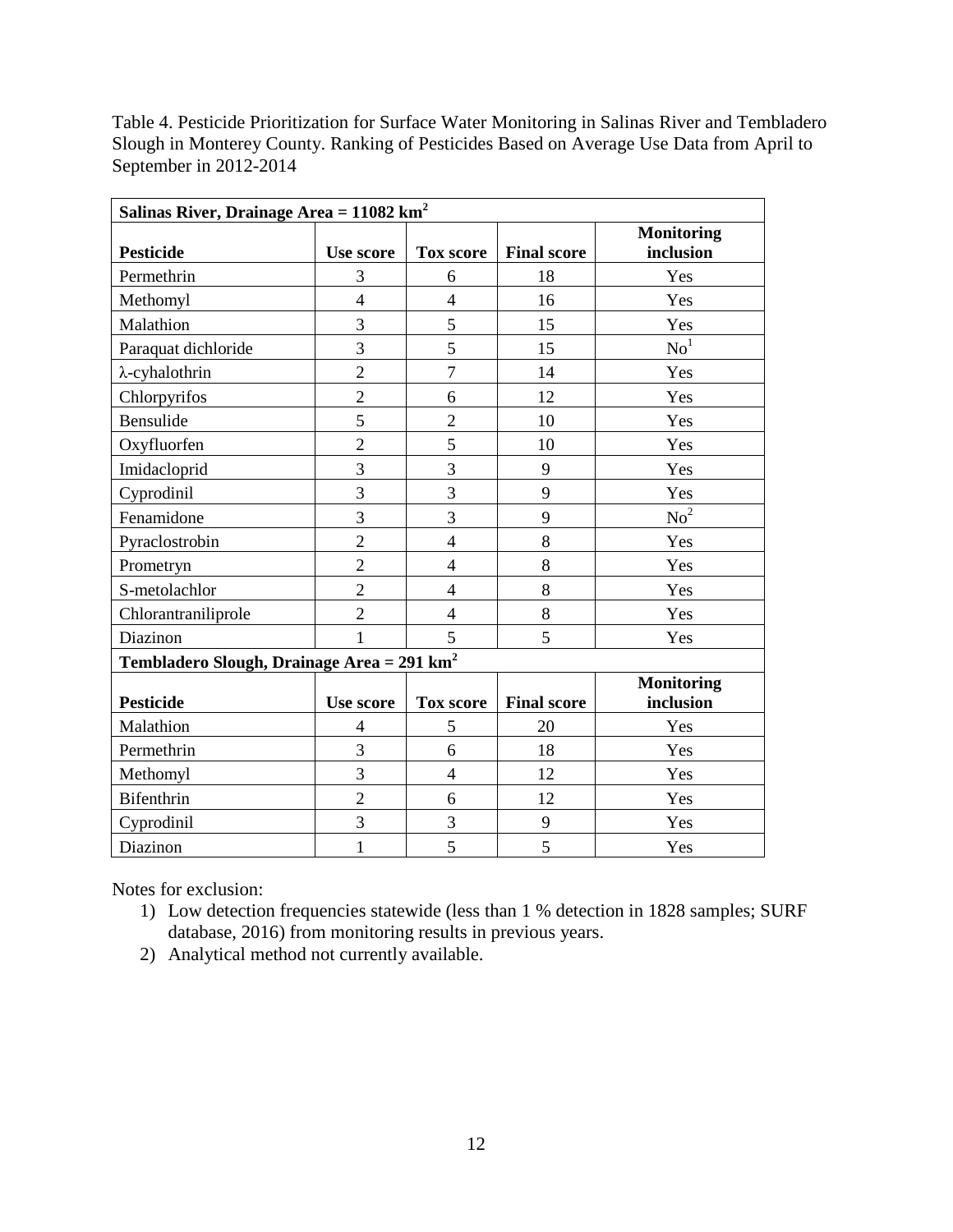Table 5. Pesticide Prioritization for Surface Water Monitoring in Orcutt Creek and Oso Flaco Creek in Santa Barbara and San Luis Obispo Counties. Ranking of Pesticides Based on Average Use Data from April to September in 2012-2014

| Orcutt Creek, Drainage Area = $301 \text{ km}^2$    |                  |                  |                    |                             |  |  |  |  |  |
|-----------------------------------------------------|------------------|------------------|--------------------|-----------------------------|--|--|--|--|--|
| <b>Pesticide</b>                                    | <b>Use score</b> | <b>Tox score</b> | <b>Final score</b> | <b>Monitoring inclusion</b> |  |  |  |  |  |
| Malathion                                           | 5                | 5                | 25                 | Yes                         |  |  |  |  |  |
| Oxyfluorfen                                         | 3                | 5                | 15                 | Yes                         |  |  |  |  |  |
| Imidacloprid                                        | $\overline{4}$   | 3                | 12                 | Yes                         |  |  |  |  |  |
| Prometryn                                           | 3                | $\overline{4}$   | 12                 | Yes                         |  |  |  |  |  |
| Pyraclostrobin                                      | 3                | $\overline{4}$   | 12                 | Yes                         |  |  |  |  |  |
| Permethrin                                          | $\overline{2}$   | 6                | 12                 | Yes                         |  |  |  |  |  |
| Bifenthrin                                          | $\overline{2}$   | 6                | 12                 | Yes                         |  |  |  |  |  |
| Fenpropathrin                                       | $\overline{2}$   | 5                | 10                 | Yes                         |  |  |  |  |  |
| Cyprodinil                                          | $\overline{3}$   | 3                | 9                  | Yes                         |  |  |  |  |  |
| Bensulide                                           | $\overline{4}$   | $\overline{2}$   | 8                  | Yes                         |  |  |  |  |  |
| Trifluralin                                         | $\overline{2}$   | $\overline{4}$   | 8                  | Yes                         |  |  |  |  |  |
| Methomyl                                            | $\overline{2}$   | $\overline{4}$   | 8                  | Yes                         |  |  |  |  |  |
| Oso Flaco Creek, Drainage Area = 51 km <sup>2</sup> |                  |                  |                    |                             |  |  |  |  |  |
| <b>Pesticide</b>                                    | <b>Use score</b> | <b>Tox score</b> | <b>Final score</b> | <b>Monitoring inclusion</b> |  |  |  |  |  |
| Malathion                                           | 5                | 5                | 25                 | Yes                         |  |  |  |  |  |
| Oxyfluorfen                                         | 3                | 5                | 15                 | Yes                         |  |  |  |  |  |
| Bifenthrin                                          | $\overline{2}$   | 6                | 12                 | Yes                         |  |  |  |  |  |
| Permethrin                                          | $\overline{2}$   | 6                | 12                 | Yes                         |  |  |  |  |  |
| Fenpropathrin                                       | $\overline{2}$   | 5                | 10                 | Yes                         |  |  |  |  |  |
| Imidacloprid                                        | 3                | 3                | 9                  | Yes                         |  |  |  |  |  |
| Fenhexamid                                          | $\overline{4}$   | $\overline{2}$   | 8                  | $\mathrm{No}^1$             |  |  |  |  |  |
| Pyraclostrobin                                      | $\overline{2}$   | $\overline{4}$   | 8                  | Yes                         |  |  |  |  |  |
| Trifluralin                                         | $\overline{2}$   | 4                | 8                  | Yes                         |  |  |  |  |  |

Notes for exclusion:

1) Analytical method not currently available.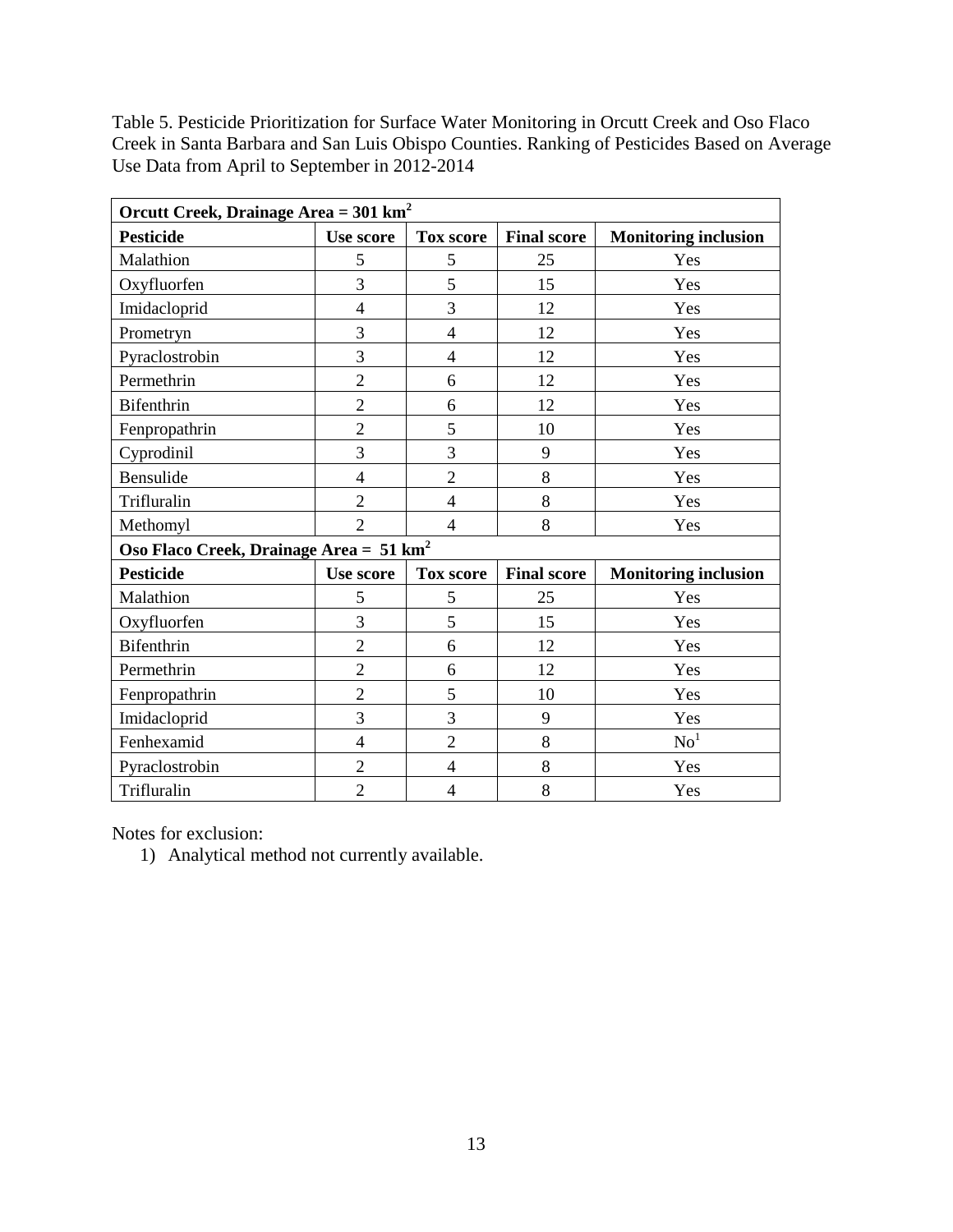| <b>Analytic Screen</b>             | <b>Pesticide</b>             | <b>March</b>    | April-<br>September | May, July,<br>September                  | <b>October</b>  |
|------------------------------------|------------------------------|-----------------|---------------------|------------------------------------------|-----------------|
|                                    |                              | <b>Imperial</b> | <b>Monterey</b>     | Santa Barbara,<br><b>San Luis Obispo</b> | <b>Imperial</b> |
|                                    | Atrazine                     | X               |                     |                                          | X               |
|                                    | Azoxystrobin                 |                 | X                   | X                                        |                 |
|                                    | Bensulide                    | $\mathbf X$     | $\mathbf X$         | $\mathbf{X}$                             | $\mathbf X$     |
|                                    | Chlorantraniliprole          | $\mathbf X$     | $\mathbf X$         | $\mathbf X$                              | X               |
|                                    | Chlorpyrifos                 | $\mathbf X$     | $\mathbf X$         | $\mathbf X$                              | X               |
|                                    | Cyprodinil                   |                 | $\mathbf X$         | X                                        |                 |
| Liquid                             | Diazinon                     |                 | $\mathbf X$         |                                          |                 |
| chromatograph                      | Dimethoate                   | X               | X                   | $\mathbf{X}$                             | X               |
| multi-analyte                      | Imidacloprid                 | $\mathbf X$     | X                   | $\mathbf X$                              | X               |
| screen (LC)                        | Indoxacarb                   | $\mathbf{X}$    |                     |                                          |                 |
|                                    | Malathion                    | $\mathbf X$     | $\mathbf X$         | $\mathbf X$                              | X               |
|                                    | Methomyl                     | $\mathbf X$     | $\mathbf X$         | X                                        | $\mathbf X$     |
|                                    | Methoxyfenozide              | $\mathbf X$     | $\mathbf X$         | X                                        | X               |
|                                    | Prometryn                    |                 | $\mathbf X$         | $\mathbf X$                              |                 |
|                                    | Pyraclostrobin               |                 | $\bar{\mathbf{X}}$  | $\mathbf{X}$                             |                 |
|                                    | S-Metolachlor                |                 | $\mathbf X$         |                                          |                 |
|                                    | Benfluralin                  | $\mathbf X$     | $\mathbf X$         | $\mathbf X$                              | X               |
|                                    | Ethalfluralin                | $\mathbf X$     | $\mathbf X$         | $\mathbf X$                              | X               |
| Dinitroanilines<br>and Oxyfluorfen | Oryzalin                     | $\mathbf X$     | $\mathbf X$         | X                                        | X               |
| (DN/OX)                            | Oxyfluorfen                  | $\mathbf X$     | $\mathbf X$         | $\mathbf X$                              | $\mathbf X$     |
|                                    | Pendimethalin                | $\mathbf X$     | $\mathbf X$         | $\mathbf X$                              | X               |
|                                    | Prodiamine                   | $\mathbf X$     | $\mathbf{X}$        | $\mathbf{X}$                             | X               |
|                                    | Trifluralin                  | $\mathbf X$     | X                   | X                                        | X               |
|                                    | Bifenthrin                   | $\mathbf X$     | $\mathbf X$         | $\mathbf X$                              | $\mathbf X$     |
|                                    | $\lambda$ -cyhalothrin       | $\mathbf X$     | $\mathbf X$         | $\mathbf X$                              | $\mathbf X$     |
|                                    | Permethrin (cis)             | X               | $\mathbf X$         | X                                        | X               |
| Pyrethroids (PY)                   | Permethrin (trans)           | $\mathbf X$     | $\mathbf X$         | $\mathbf X$                              | $\mathbf X$     |
|                                    | Cyfluthrin                   | $\mathbf X$     | $\mathbf X$         | $\mathbf X$                              | X               |
|                                    | Cypermethrin                 | $\mathbf X$     | $\mathbf X$         | X                                        | $\mathbf X$     |
|                                    | Fenpropathrin                | $\mathbf X$     | $\mathbf X$         | $\mathbf X$                              | $\mathbf X$     |
|                                    | Fenvalerate<br>Esfenvalerate | $\mathbf X$     | $\mathbf X$         | $\mathbf X$                              | X               |

Table 6. Pesticides Monitored by County or Counties in Each Month in 2017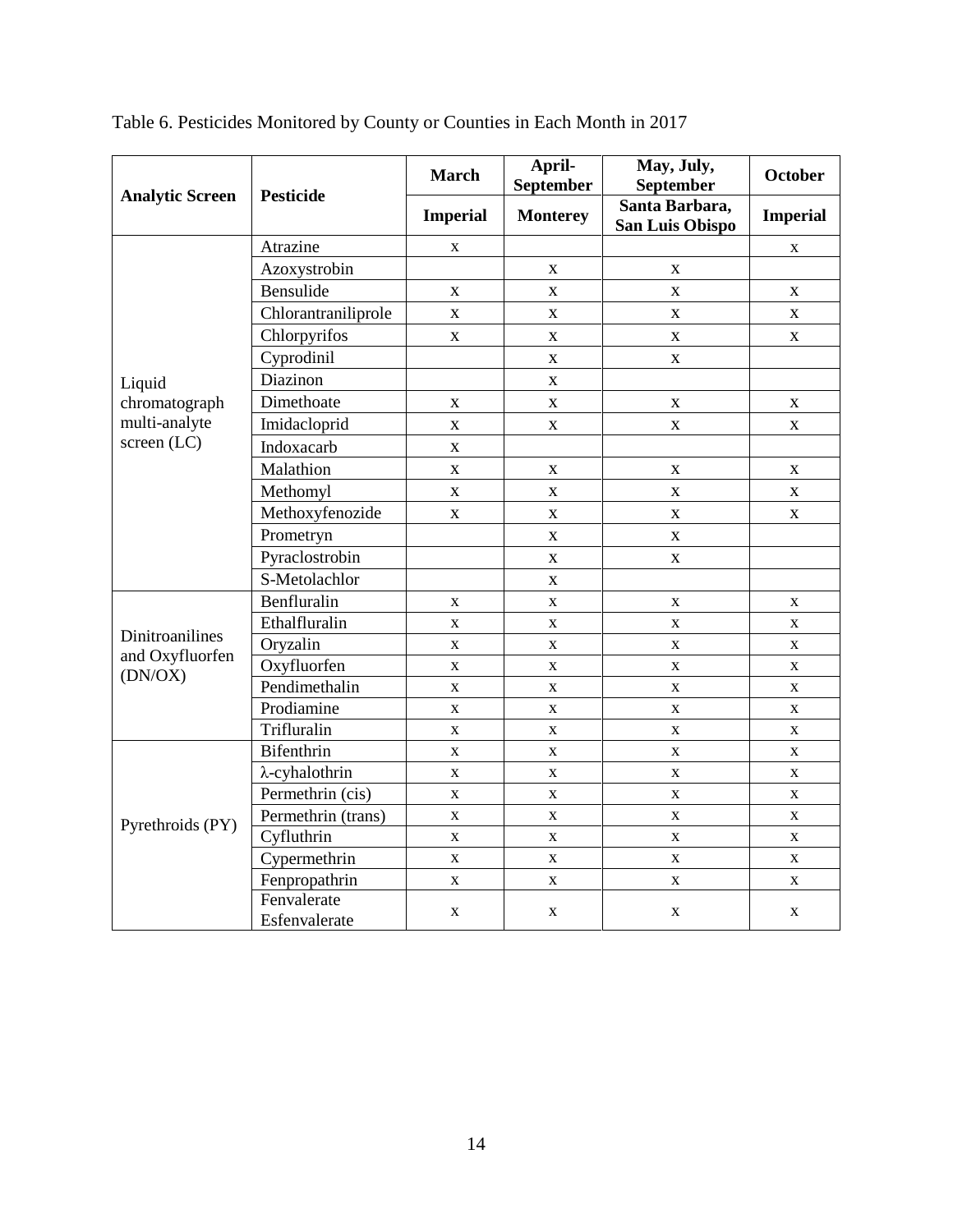| <b>Analytic Screen</b>    | <b>Pesticide</b>          | <b>Method Detection</b><br>Limit $(\mu g/L)$ | <b>Reporting Limit</b><br>$(\mu g/L)$ |
|---------------------------|---------------------------|----------------------------------------------|---------------------------------------|
|                           | Atrazine                  | 0.004                                        | 0.02                                  |
|                           | Azoxystrobin              | 0.004                                        | 0.02                                  |
|                           | Bensulide                 | 0.004                                        | 0.02                                  |
|                           | Chlorantraniliprole       | 0.004                                        | 0.02                                  |
|                           | Chlorpyrifos              | 0.004                                        | 0.02                                  |
|                           | Cyprodinil                | 0.004                                        | 0.02                                  |
|                           | Diazinon                  | 0.004                                        | 0.02                                  |
| Liquid chromatograph      | Dimethoate                | 0.004                                        | 0.02                                  |
| multi-analyte screen (LC) | Imidacloprid              | 0.004                                        | 0.02                                  |
|                           | Indoxacarb                | 0.004                                        | 0.02                                  |
|                           | Malathion                 | 0.004                                        | 0.02                                  |
|                           | Methomyl                  | 0.004                                        | 0.02                                  |
|                           | Methoxyfenozide           | 0.004                                        | 0.02                                  |
|                           | Prometryn                 | 0.004                                        | 0.02                                  |
|                           | Pyraclostrobin            | 0.004                                        | 0.02                                  |
|                           | S-Metolachlor             | 0.004                                        | 0.02                                  |
|                           | Benfluralin               | 0.015                                        | 0.05                                  |
|                           | Ethalfluralin             | 0.017                                        | 0.05                                  |
| Dinitroanilines and       | Oryzalin                  | 0.021                                        | 0.05                                  |
| Oxyfluorfen (DN/OX)       | Oxyfluorfen               | 0.023                                        | 0.05                                  |
|                           | Pendimethalin             | 0.019                                        | 0.05                                  |
|                           | Prodiamine                | 0.02                                         | 0.05                                  |
|                           | Trifluralin               | 0.015                                        | 0.05                                  |
|                           | Bifenthrin                | 0.00091                                      | 0.001                                 |
|                           | Lambda-cyhalothrin        | 0.00174                                      | 0.002                                 |
|                           | Permethrin (cis)          | 0.00105                                      | 0.002                                 |
| Pyrethroids (PY)          | Permethrin (trans)        | 0.00105                                      | 0.005                                 |
|                           | Cyfluthrin                | 0.00146                                      | 0.002                                 |
|                           | Cypermethrin              | 0.00154                                      | 0.005                                 |
|                           | Fenpropathrin             | 0.00132                                      | 0.005                                 |
|                           | Fenvalerate/esfenvalerate | 0.00166                                      | 0.005                                 |

Table 7. Reporting Limit and Method Detection Limit for Pesticides Monitored in 2017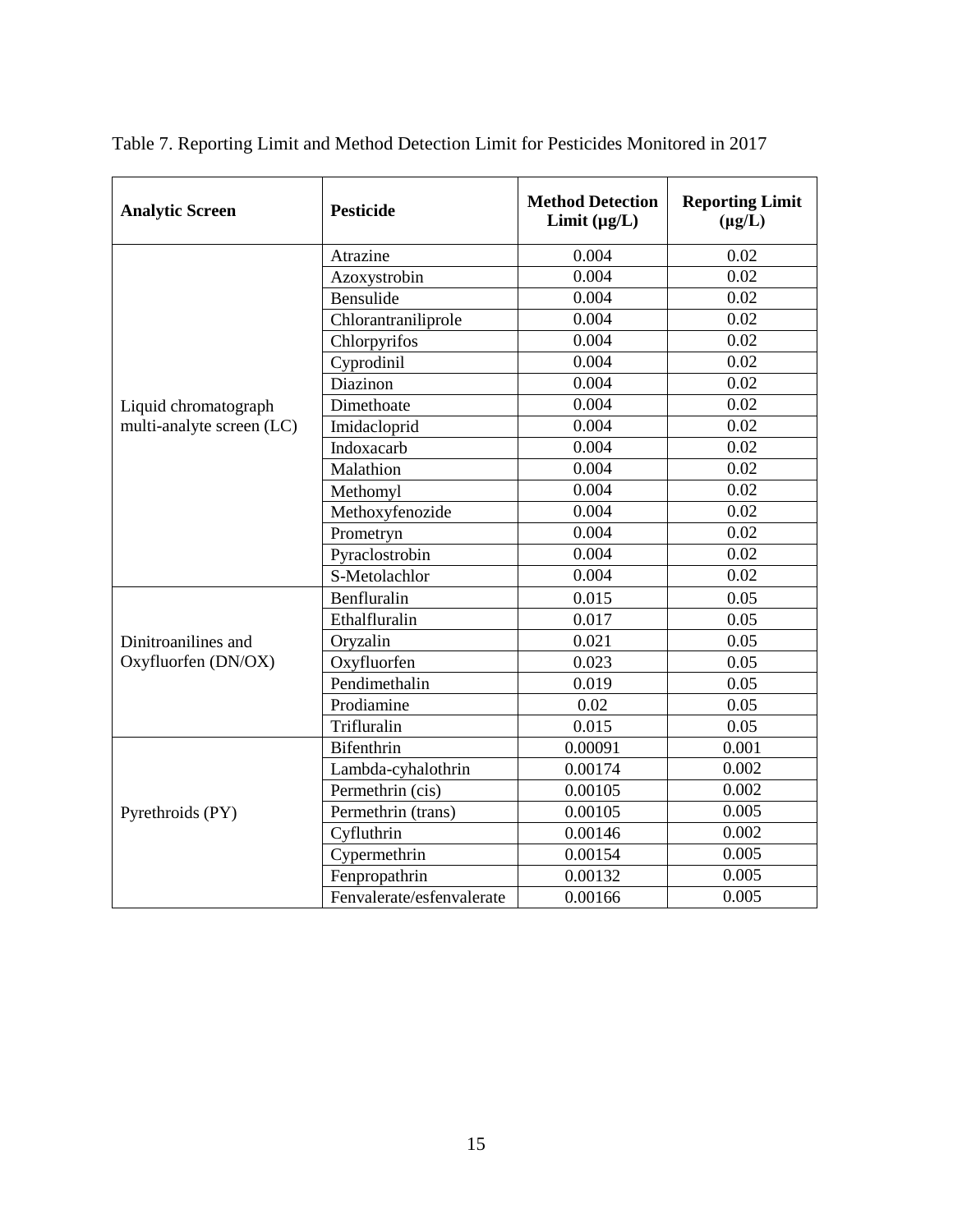|                               | <b>March</b> | April                    | May                            | June     | July                                    | <b>August</b> | September October                |                 | <b>Total</b>                          |                      | Cost                 | <b>Total Cost</b>    |
|-------------------------------|--------------|--------------------------|--------------------------------|----------|-----------------------------------------|---------------|----------------------------------|-----------------|---------------------------------------|----------------------|----------------------|----------------------|
| <b>Analyte</b><br>$ Group^* $ |              | <b>Imperial</b> Monterey | Monterey<br>SB and<br>$SLO***$ | Monterey | <b>Monterey</b><br>SB and<br><b>SLO</b> | Monterey      | Monterey<br>SB and<br><b>SLO</b> | <b>Imperial</b> | <b>Number</b><br>of<br><b>Samples</b> | QC<br><b>Samples</b> | Per<br><b>Sample</b> | Per Analyte<br>Group |
| LC-Screen                     | $4**$        | <sub>n</sub>             | 10                             |          | 10                                      | <sub>0</sub>  | 10                               | 4               | 56                                    | O                    | 1,700                | 105,400              |
| DN/OX                         |              | h                        | 10                             |          | 10                                      | O             | 10                               | 4               | 56                                    | b                    | 840                  | 52,080               |
| MA-A                          |              | <sub>0</sub>             | 10                             |          | 10                                      | h             | 10                               | 4               | 56                                    | b                    | 510                  | 31,620               |
| <b>IPY</b>                    | 6            | <sub>6</sub>             | 10                             | h        | 10                                      | <sub>0</sub>  | 10                               | 6               | 60                                    | 6                    | 600                  | 39,600               |
| <b>Grand Total</b>            | 14           | 24                       | 40                             | 24       | 40                                      | 24            | 40                               | 18              | 228                                   | 24                   | 3,650                | 228,700              |

Table 8. Number of Samples Collected for Pesticide Analyses for the County or Counties and Associated Budget in March – October, 2017

\* LC-screen = Liquid chromatograph multi-analyte screen;  $DN/OX = Dinitroaniline & Oxyfluorfen; MA-A = Malathion acidified; PY$  $=$  Pyrethroid

\*\* The number represents total number of samples collected for each analyte or analyte group. One grab sample for each analyte or analyte group will be collected from one site

\*\*\*SB = Santa Barbara; SLO = San Luis Obispo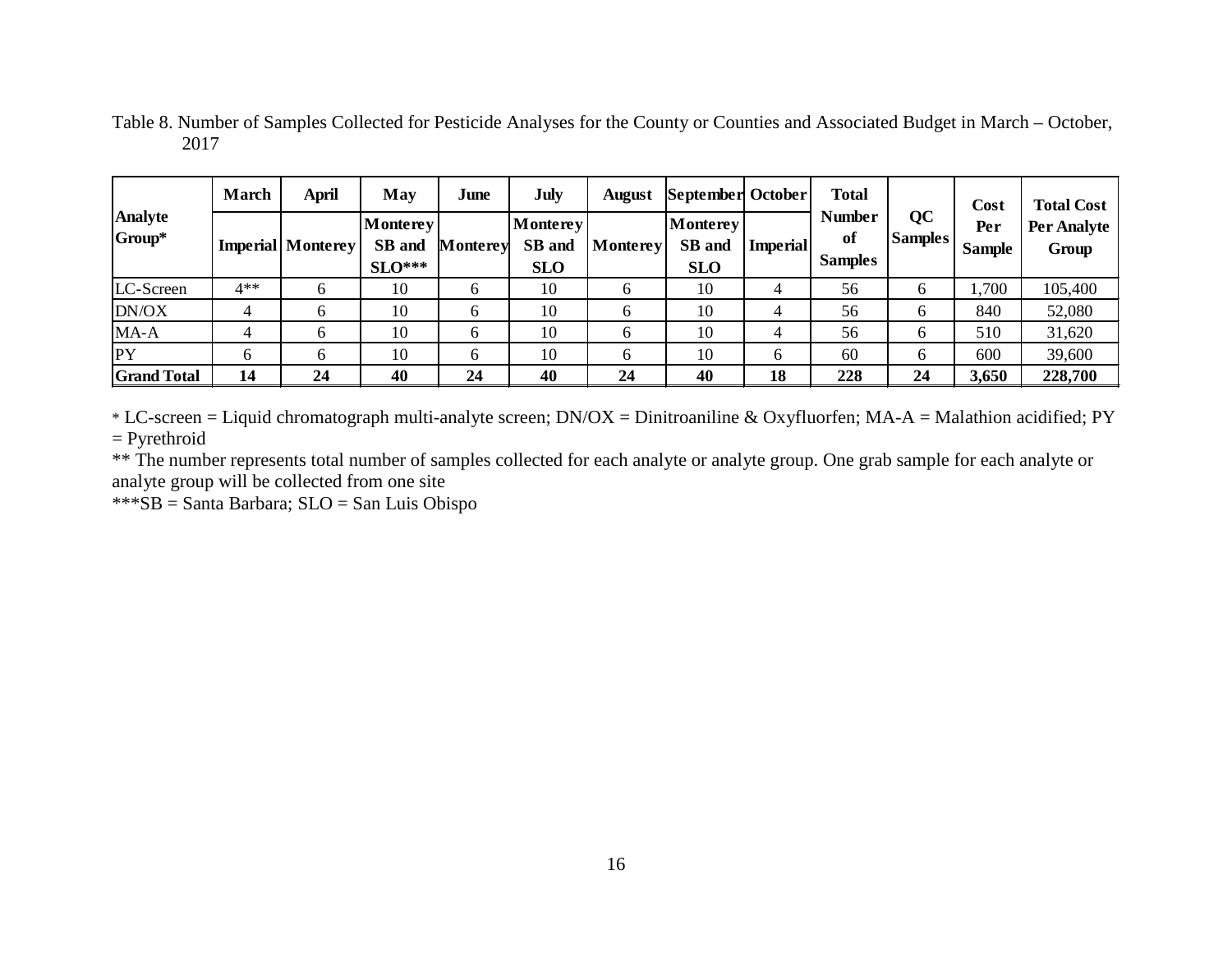

Figure 1. Monitoring Sites in Alamo River and New River in Imperial County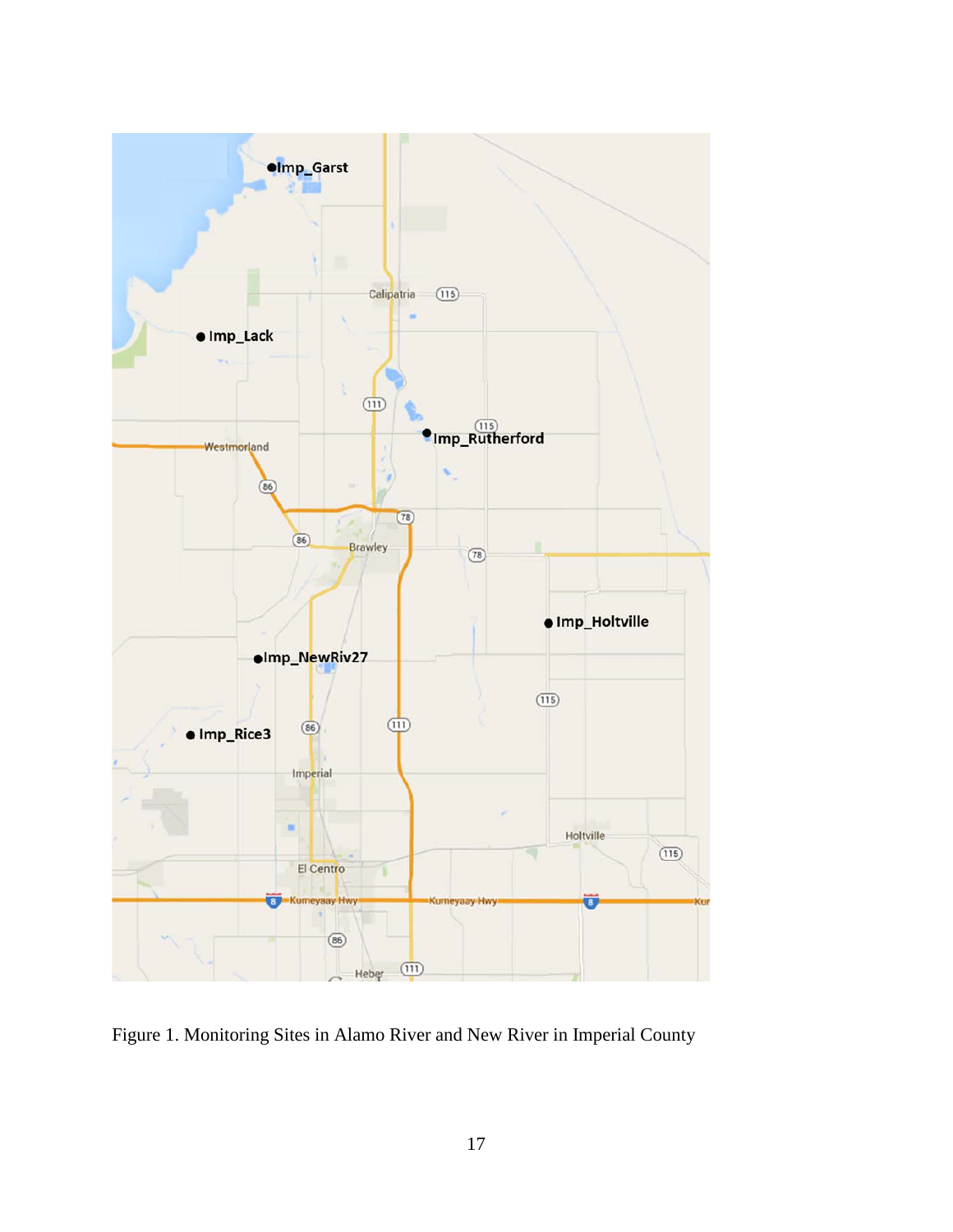

Figure 2. Monitoring Sites in Salinas River and Tembladero Slough in Monterey County